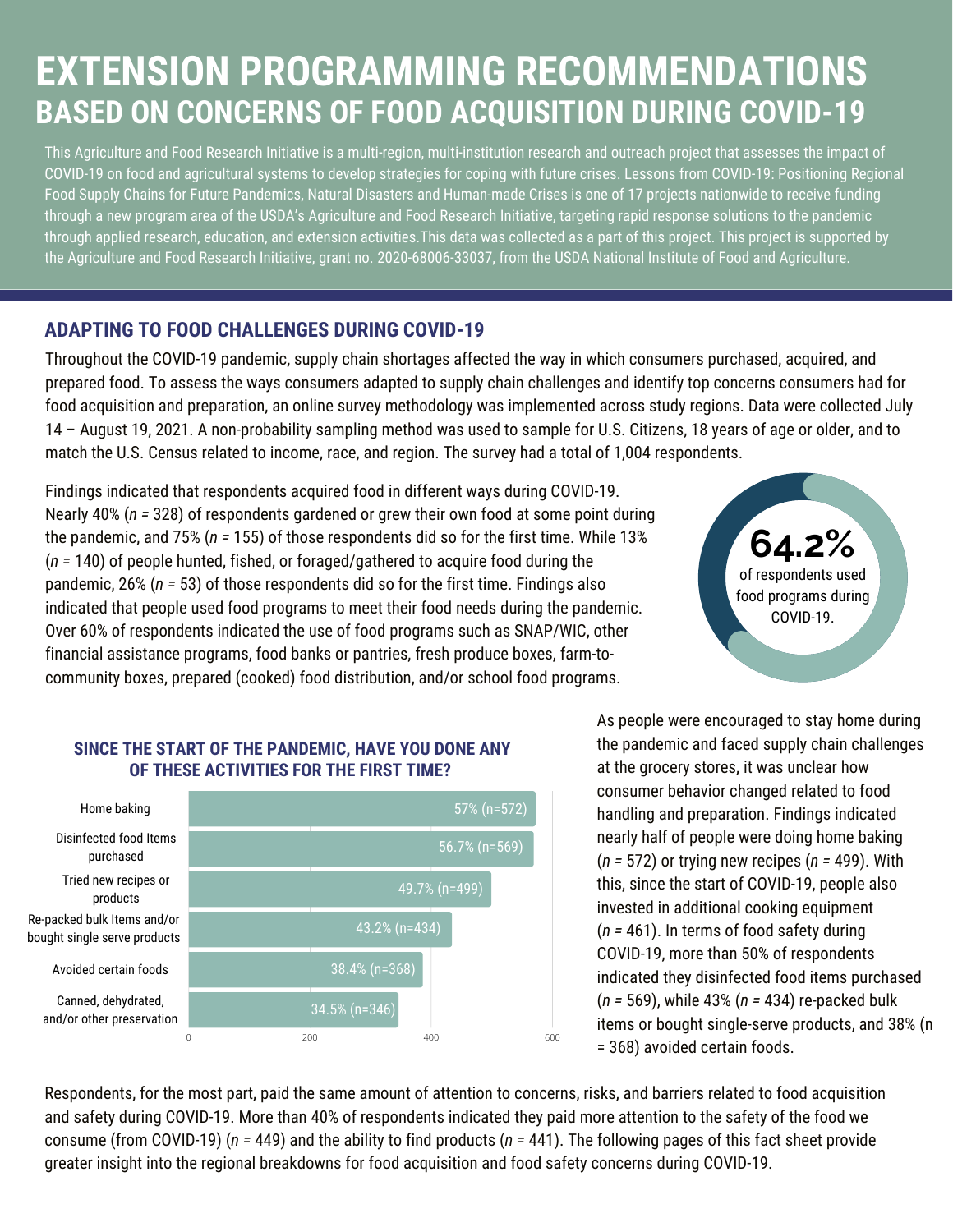## **WESTERN REGION**



The Western region had a total of 222 respondents, which made up 22% of responses. For the purpose of this research, a nonprobability sampling method was used to sample for U.S. citizens, 18 years or older, and reflected the U.S. Census related to income, race, and region. Data were collected July 14 – August 19, 2021. The survey had 1,004 total respondents.

Respondents were asked questions related to the ways they acquired food during the pandemic. Western respondents ranked second in the number of respondents who indicated they participated in gardening, growing food, hunting, and/or gathering. Out of the respondents from the West, 48% (*n =* 106) gardened and grew food and 16% (*n =* 36) hunted or gathered during the pandemic. Of those who gardened, 71% (*n =* 75) did so for the first time, and of those who hunted or gathered, 66% (*n =* 24) did so for the first time. Western respondents relied on food pantries and/or food banks, SNAP, WIC, and/or other financial assistance programs, or fresh produce/fresh farm-tocommunity boxes the most while acquiring food during the pandemic.

#### **SINCE THE START OF THE PANDEMIC, HAVE YOU DONE ANY OF THESE ACTIVITIES FOR THE FIRST TIME?**



### **TOP FOOD PROGRAMS USED FOR FOOD ACQUISITION DURING COVID-19**

|                | <b>FOOD PANTRY AND FOOD</b><br>BANKS $(n = 56)$                              |
|----------------|------------------------------------------------------------------------------|
| $\overline{2}$ | SNAP, WIC AND/OR OTHER<br><b>FINANCIAL ASSISTANCE</b><br>PROGRAMS $(n = 54)$ |
| Ŕ              | <b>FRESH PRODUCE/FRESH FARM TO</b><br>COMMUNITY BOXES $(n = 42)$             |

In terms of food safety, nearly 60% of Western people disinfected food items purchased. For food preparation, 65% (*n =* 143) of Western respondents did home baking and 60% (*n =* 132) tried new recipes or products. When asked about food handling and storage, more than half of Western respondents invested in more cooking equipment. Westerners invested the most among the four regions in terms of new cooking, baking equipment, and storage space.

When considering the importance of factors related to food purchasing, contracting COVID-19 was an extremely important factor for 38% (*n =* 85) of respondents when making food purchasing decisions early in the pandemic. Respondents also indicated that personal safety risk (*n =* 76) and product availability (*n =* 69) were extremely important factors when making food purchasing decisions during the early pandemic period (March-April 2020).

Respondents, for the most part, paid the same amount of attention to concerns, risks, and barriers related to food acquisition and safety during COVID-19. As the pandemic continued, more than 40% of Western respondents indicated they paid more attention to the ability to find products (*n =* 95, 43%) and healthful food options (*n =* 89, 40%)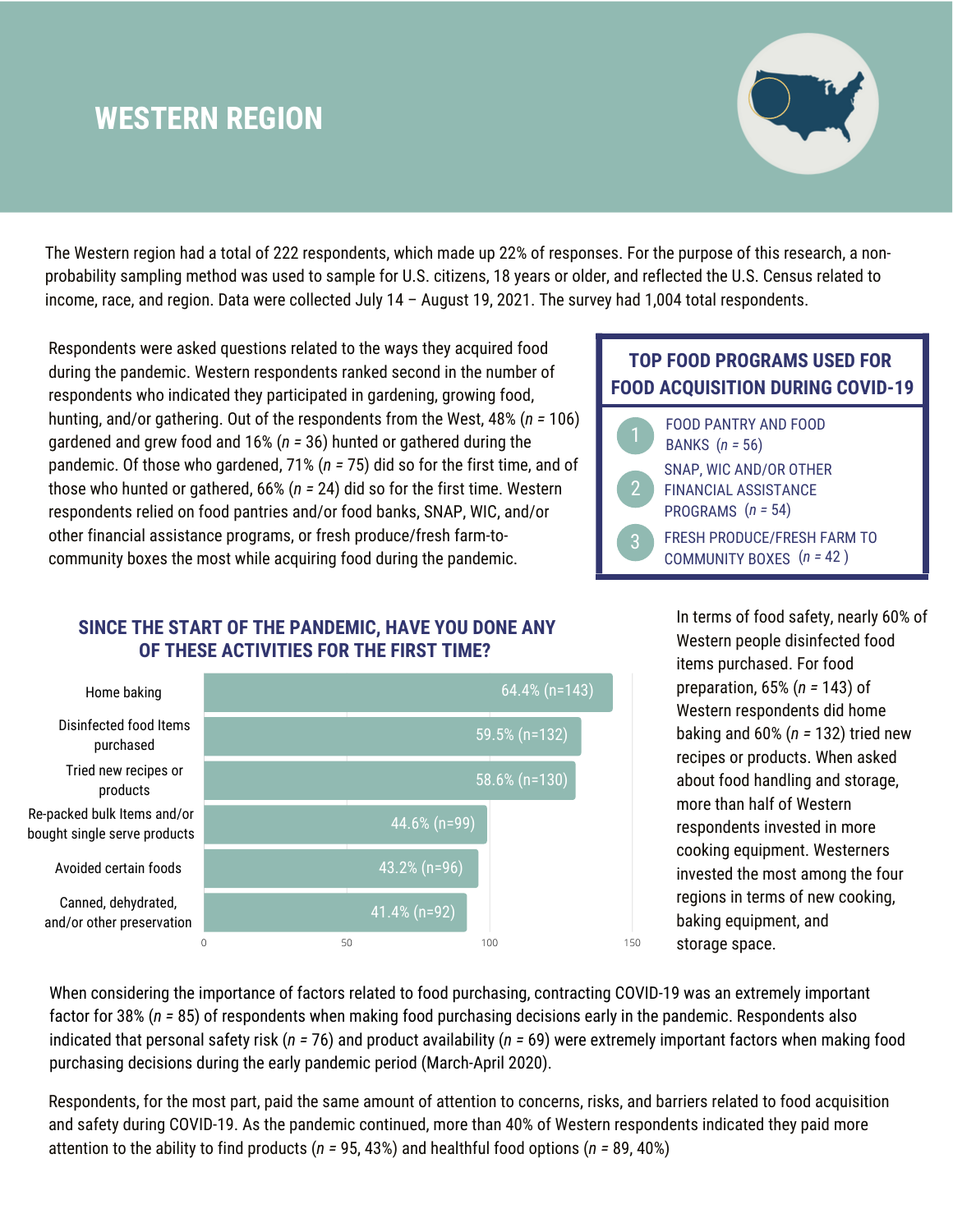## **SOUTHERN REGION**



The Southern region had a total of 416 respondents, which made up 41% of responses. For the purpose of this research, a non-probability sampling method was used to sample for U.S. citizens, 18 years or older, and reflected the U.S. Census related to income, race, and region. Data were collected July 14 – August 19, 2021. The survey had 1,004 respondents.

Respondents were asked questions related to the ways they acquired food during the pandemic. Southern respondents did the most gardening, growing food, hunting, and gathering. Nearly 82% (*n =* 176) of respondents gardened and grew food during the pandemic and 13% (*n =* 56) hunted and gathered food during the pandemic. Of those who gardened, 61% (*n =* 108) did so for the first time, and 59% (*n =* 33) hunted and gathered for the first time. Respondents from the Southern region indicated they relied on SNAP, WIC, or other financial assistance programs, food pantries and/or food banks, or fresh produce/fresh farm-to-community boxes the most while acquiring food during the pandemic.

#### **SINCE THE START OF THE PANDEMIC, HAVE YOU DONE ANY OF THESE ACTIVITIES FOR THE FIRST TIME?**



In terms of food preparation and food safety, more than 50% of Southern respondents disinfected food items purchased (*n =* 245, 59%) or did home baking (*n =* 223, 54%). For food handling and preparation, Southern respondents invested more in cooking equipment (*n =*189) and storage space and/or equipment (*n =* 145).

Contracting COVID-19 was an extremely important concern for 37% (*n =* 154) of respondents when making food purchasing decisions early in the pandemic. Respondents also indicated that safety from food-borne illness (not COVID-19) (*n =* 136) was an extremely important factor when purchasing food during the early pandemic period.

Respondents, for the most part, paid the same amount of attention to concerns, risks, and barriers related to food acquisition and safety during COVID-19. As the pandemic continued, more than 35% of Southern respondents indicated that they paid more attention to the ability to find products (*n =* 161, 39%), money spent on groceries (*n =* 147, 35%), and food waste (*n =* 147, 35%).

### **TOP FOOD PROGRAMS USED FOR FOOD ACQUISITION DURING COVID-19**

|                | SNAP, WIC AND/OR OTHER<br><b>FINANCIAL ASSISTANCE</b><br>PROGRAMS $(n = 115)$ |
|----------------|-------------------------------------------------------------------------------|
| $\overline{2}$ | <b>FOOD PANTRY AND FOOD</b><br>BANKS $(n = 96)$                               |
| 3              | <b>FRESH PRODUCE/FRESH FARM</b><br>TO COMMUNITY BOXES $(n = 72)$              |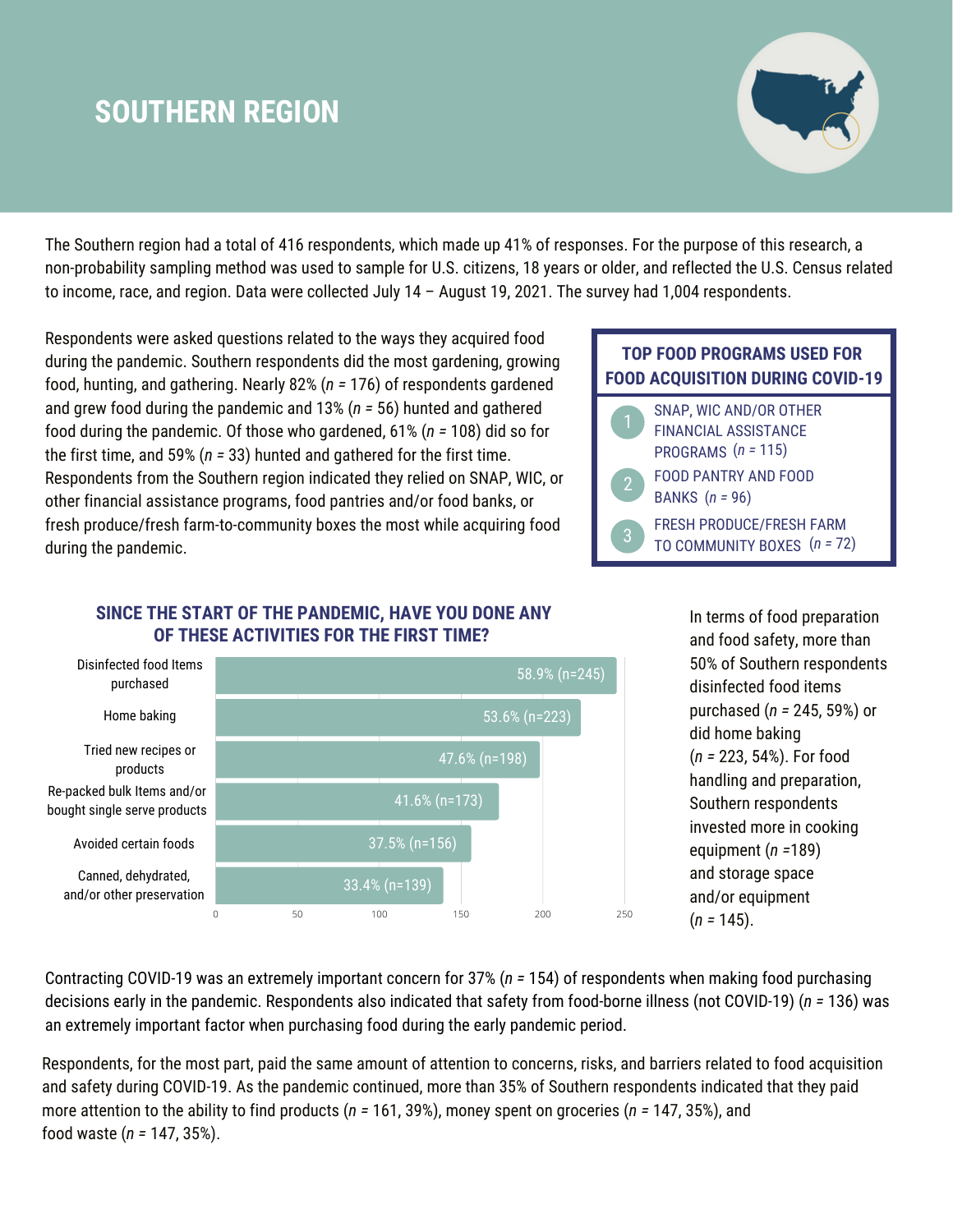## **MIDWESTERN REGION**



The Midwestern region had a total of 204 respondents, which made up 20% of responses. For the purpose of this research, a non-probability sampling method was used to sample for U.S. citizens, 18 years or older, and reflected the U.S. Census related to income, race, and region. Data were collected July 14 – August 19, 2021. The survey had 1,004 respondents.

Respondents were asked questions related to the ways they acquired food during the pandemic. Midwesterners ranked third among the regions for acquiring food through gardening, growing food, hunting, and gathering. There were 32% (*n =* 66) of Midwest respondents who indicated they gardened and of those 60% (*n =* 40) did so for the first time. There were 13% (*n =* 26) of Midwest respondents who indicated they hunted or gathered and of those nearly 50% (*n =* 13) did so for the first time. Respondents from the Midwest indicated they relied on SNAP, WIC, or other financial assistance programs, food pantries and/or food banks, or school food programs the most while acquiring food during the pandemic.

#### **SINCE THE START OF THE PANDEMIC, HAVE YOU DONE ANY OF THESE ACTIVITIES FOR THE FIRST TIME?**



#### **TOP FOOD PROGRAMS USED FOR FOOD ACQUISITION DURING COVID-19**

|                | SNAP, WIC AND/OR OTHER<br><b>FINANCIAL ASSISTANCE</b><br>PROGRAMS $(n = 49)$ |
|----------------|------------------------------------------------------------------------------|
| $\overline{2}$ | <b>FOOD PANTRY AND FOOD</b><br>BANKS $(n = 48)$                              |
|                | SCHOOL FOOD PROGRAMS $(n = 28)$                                              |

In terms of food preparation and food safety, respondents from the Midwest did home baking (*n =* 105), disinfected food items purchased (*n =* 100), tried new recipes or products (*n =* 88), or, repacked bulk items and/or bought single-serve products (*n =* 87). Midwesterners invested the least, among the four regions, in terms of new cooking, baking equipment, and storage space. Nearly 40% (*n =* 81) of Midwest respondents did invest in cooking equipment since the start of the pandemic.

More than 30% of Midwest respondents indicated that the risk of contracting COVID-19 (*n =* 91), personal safety risk (37%, *n =* 75 ), and safety from foodborne illness (not COVID-19) (33%, *n =* 68 ) were extremely important factors for deciding where and how to buy and acquire food for their household during a pandemic.

Respondents, for the most part, paid the same amount of attention to concerns, risks, and barriers related to food acquisition and safety during COVID-19. As the pandemic continued, more than 40% of Midwest respondents indicated that they paid more attention to the ability to find products (*n =* 100, 49%) and food waste (*n =* 82, 40%). Another concern Midwesterners paid attention to was providing food for their families (*n =* 77, 37%).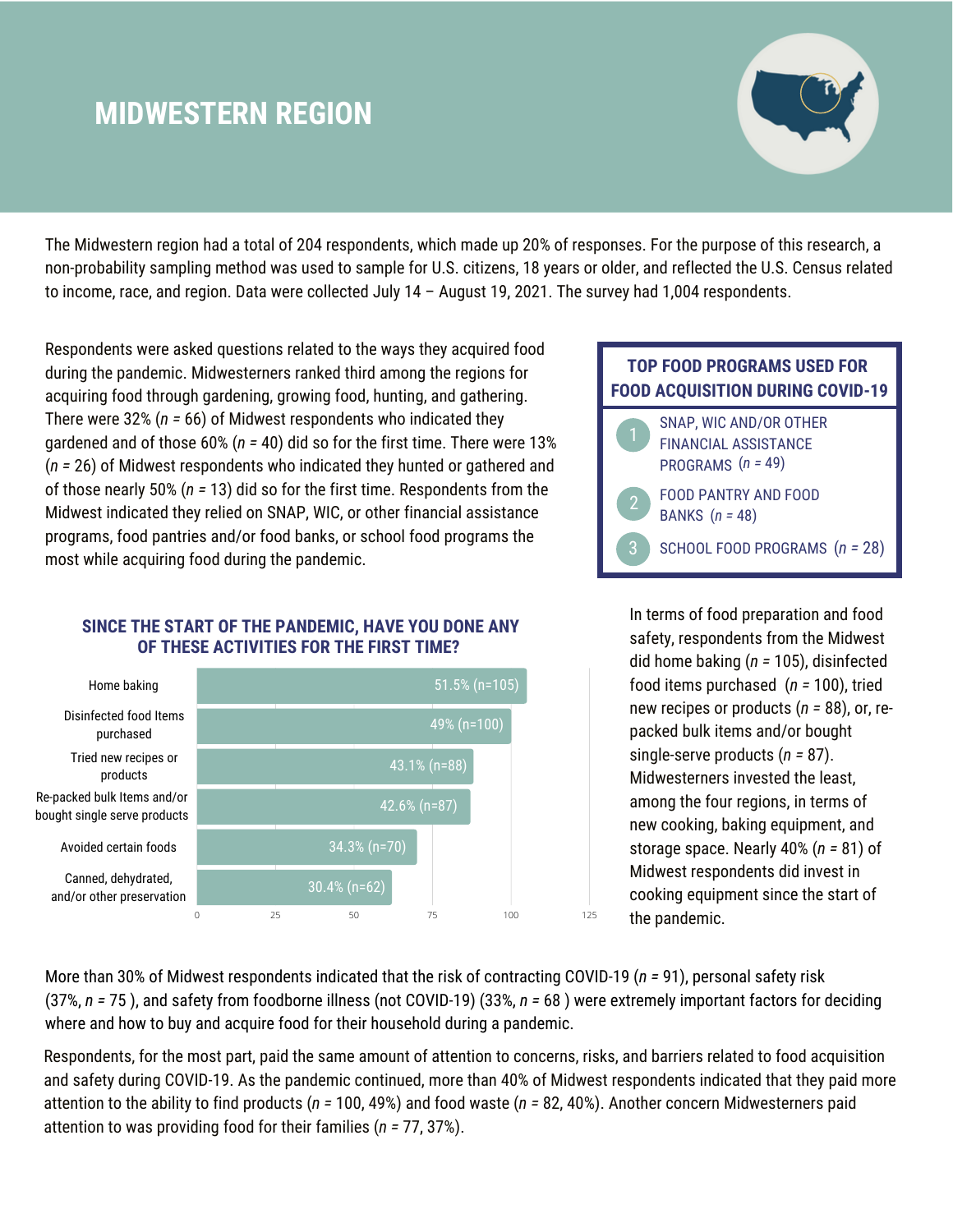## **NORTHEASTERN REGION**



The Northeastern region had a total of 162 respondents, which made up 16% of responses. For the purpose of this research, a non-probability sampling method was used to sample for U.S. citizens, 18 years or older, and reflected the U.S. Census related to income, race, and region. Data were collected July 14 – August 19, 2021. The survey had 1,004 respondents.

Respondents were asked questions related to the ways they acquired food during the pandemic. Northeastern respondents did the least amount of gardening, growing food, hunting, and gathering. There were 44% (*n =* 72) of Northeast respondents who gardened and grew food during the pandemic and 14% (*n =* 22) who hunted and gathered food during the pandemic. Of those who gardened,  $58\%$  (n = 42) did so for the first time, and of those who hunted and gathered, 77% (*n =* 17) did this for the first time. Respondents from the Northeast indicated they relied on food pantries and/or food banks, SNAP, WIC, or other financial assistance programs, and/or fresh produce/fresh farm -to-community boxes the most while acquiring food.

#### **SINCE THE START OF THE PANDEMIC, HAVE YOU DONE ANY OF THESE ACTIVITIES FOR THE FIRST TIME?**



## **TOP FOOD PROGRAMS USED FOR FOOD ACQUISITION DURING COVID-19**



In terms of food preparation and food safety, over 50% of Northeastern respondents did home baking, disinfected food items purchased or tried new recipes or products. Northeast respondents indicated investing in cooking, baking equipment, and storage space. Cooking equipment was what northeast respondents invested in most (*n =* 72). Additionally, 36% (*n =* 58) invested in storage space and/or equipment and 30% (*n =* 49) a second and/or large fridge or freezer.

The risk of contracting COVID-19 was an extremely important factor for 46% of respondents when making food purchasing decisions during the early pandemic (March-April 2020) period. Additionally, nearly 40% of Northeast respondents indicated that personal safety risk (40%, *n =* 64), safety from foodborne illness (not COVID-19) (36%, *n =* 59), and reliability and/or convenience (36%, *n =* 59) were extremely important factors for deciding where and how to buy and acquire food for their household early in the pandemic.

Respondents, for the most part, paid the same amount of attention to concerns, risks, and barriers related to food acquisition and safety during COVID-19. As the pandemic continued, more than 40% of Northeastern respondents indicated that they paid more attention to the ability to find products (*n =* 85, 53%) and money spent on groceries (*n =* 66, 41%). Other top concerns that Northeasterners paid more attention to were food waste (*n =* 58, 36%) and healthful food options (*n =* 57, 35%).